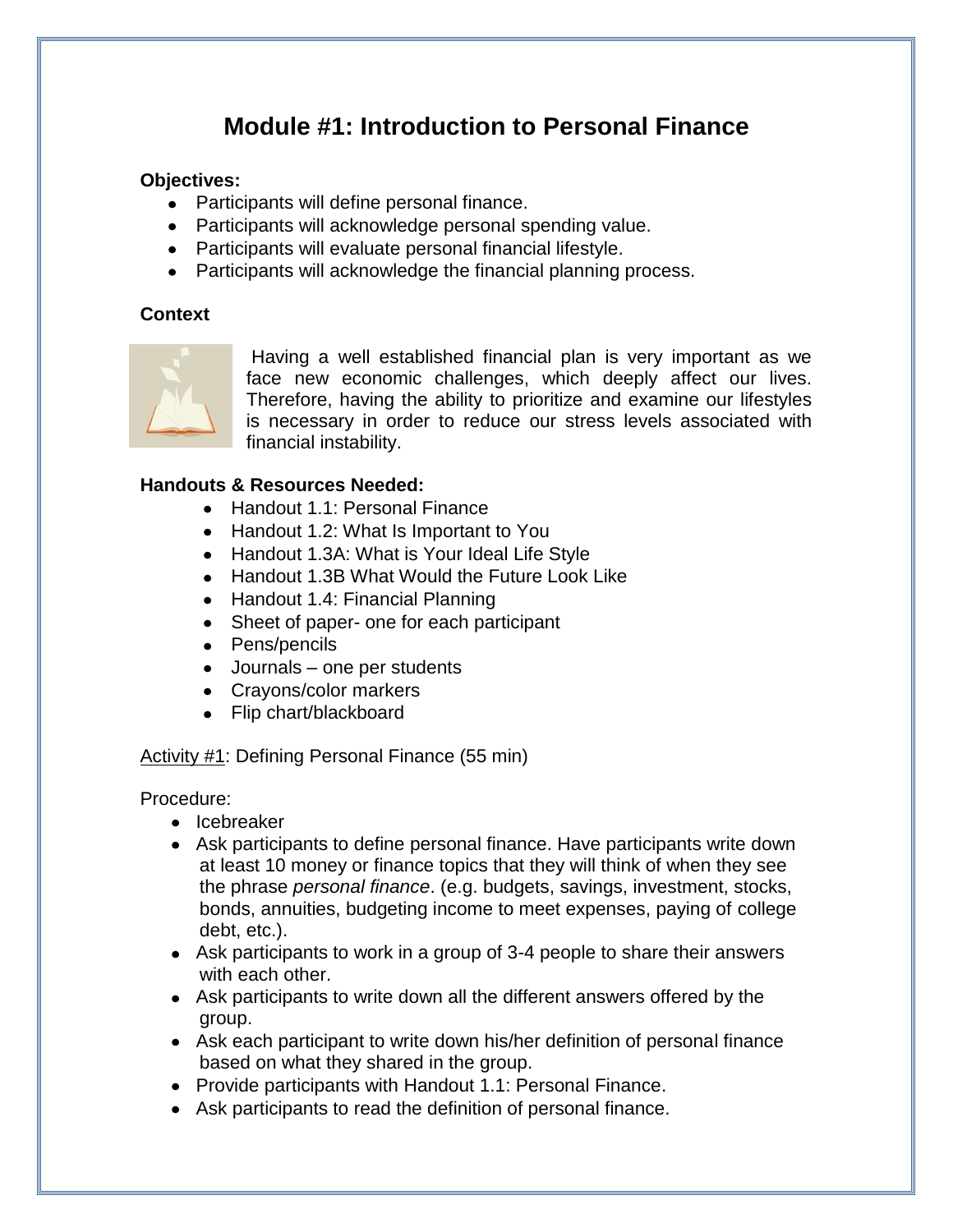- Ask participant use one sentence to define personal finance as a summary for the reading. Point out that "the emphasis in personal finance is on the first word, personal, which means it's all about what you do with your money." "Personal finance is learning how to manage your money wisely." "The payoff for learning personal finance is that it can make you wealthier through making educated choices."
- Debriefing

### Activity #2: Recognizing Spending Value (55 min)

Procedure:

- Icebreaker
- Start the activity by asking "Why do you spend your money the way you do? If ten people were given a \$100 bill, they would most likely spend it in entirely different ways. Why?" (Because different people value different things. The deep-rooted beliefs you have about what is desirable and good are known as values. Values grow from personal experiences. You make choices based on your values. Values are not necessarily right or wrong; they express what is important to you. You need to know what are important to you to determine the direction you take with your finances).
- Use Handout 1.2: What Is Important to You to help participants to identify their spending values.
- Debriefing

### Activity #3: Identifying Ideal Life Style (55 min)

Procedure:

- Icebreaker
- Distribute Handout 1.3A: What is Your Ideal Life Style and Handout 1.3B: What Would the Future Look Like to participants.
- Ask participants to think about their ideal life style.
- Ask participants to describe their dream about their ideal life style regarding important aspects in their life.
- Ask participants to describe their ideal life style to a partner regarding every aspect listed in the handouts.
- Ask participants to work in pairs using Handout 1.3A and Handout 1.3B to estimate the money needed for their ideal life style.
- Ask participants to share their ideal life style with the class.
- Debriefing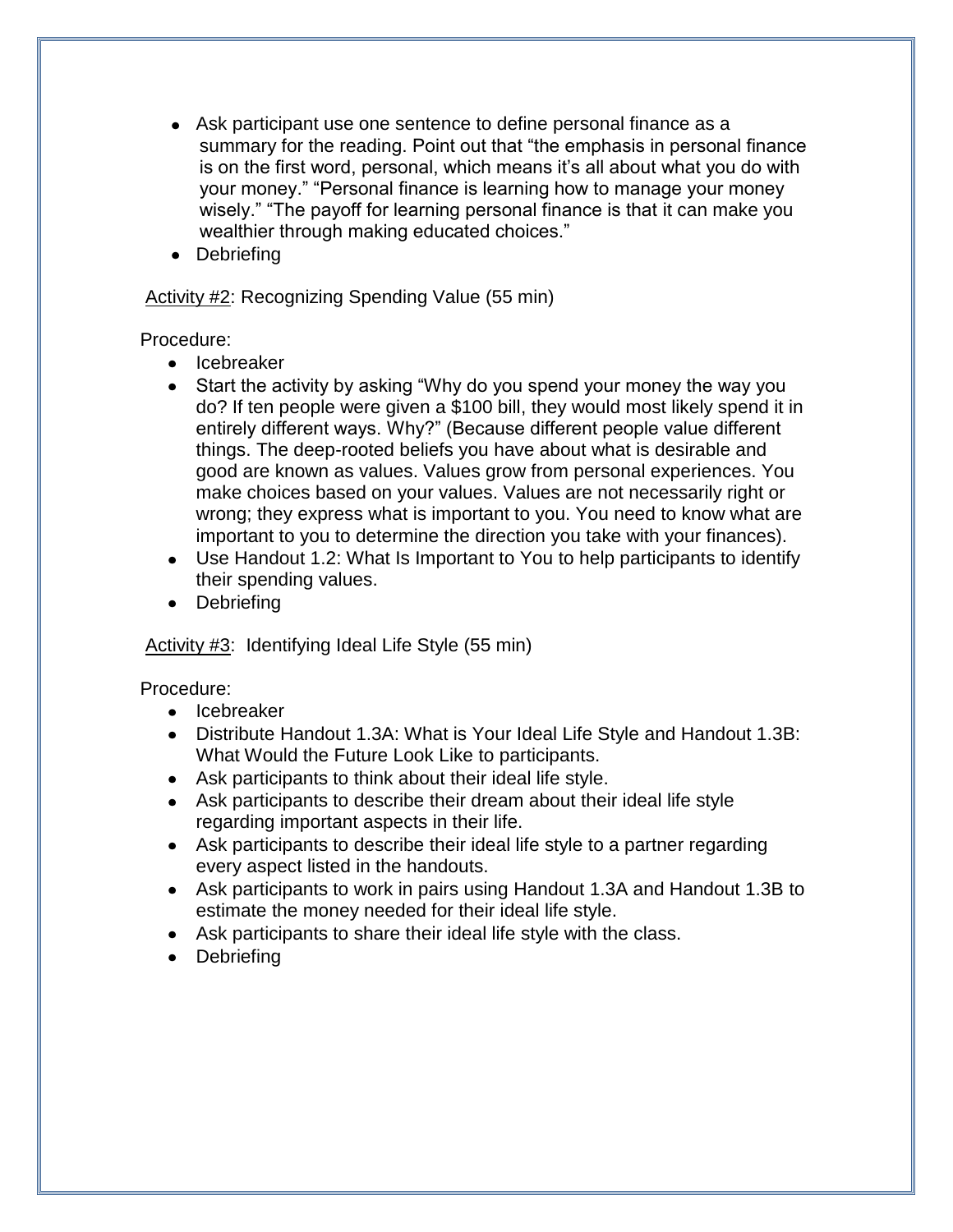Activity #4: Acknowledge Financial Planning Process (55 min)

Procedure:

- Icebreaker
- Guide participants to discuss the importance of personal finance and money management by asking:
	- o What's your financial goal for your ideal life style?
	- o What do you need to do to achieve your financial goal? (money management)
	- o How do you think personal finance would help you to achievement your financial goal?
- Use Handout 1.4: Financial Planning Process to help participants acknowledge the importance of money management and the process of financial planning. Go over the steps of financial planning process with participants.
- Encourage participants to discuss how they think the process of financial planning would help them to manage their money.
- Debriefing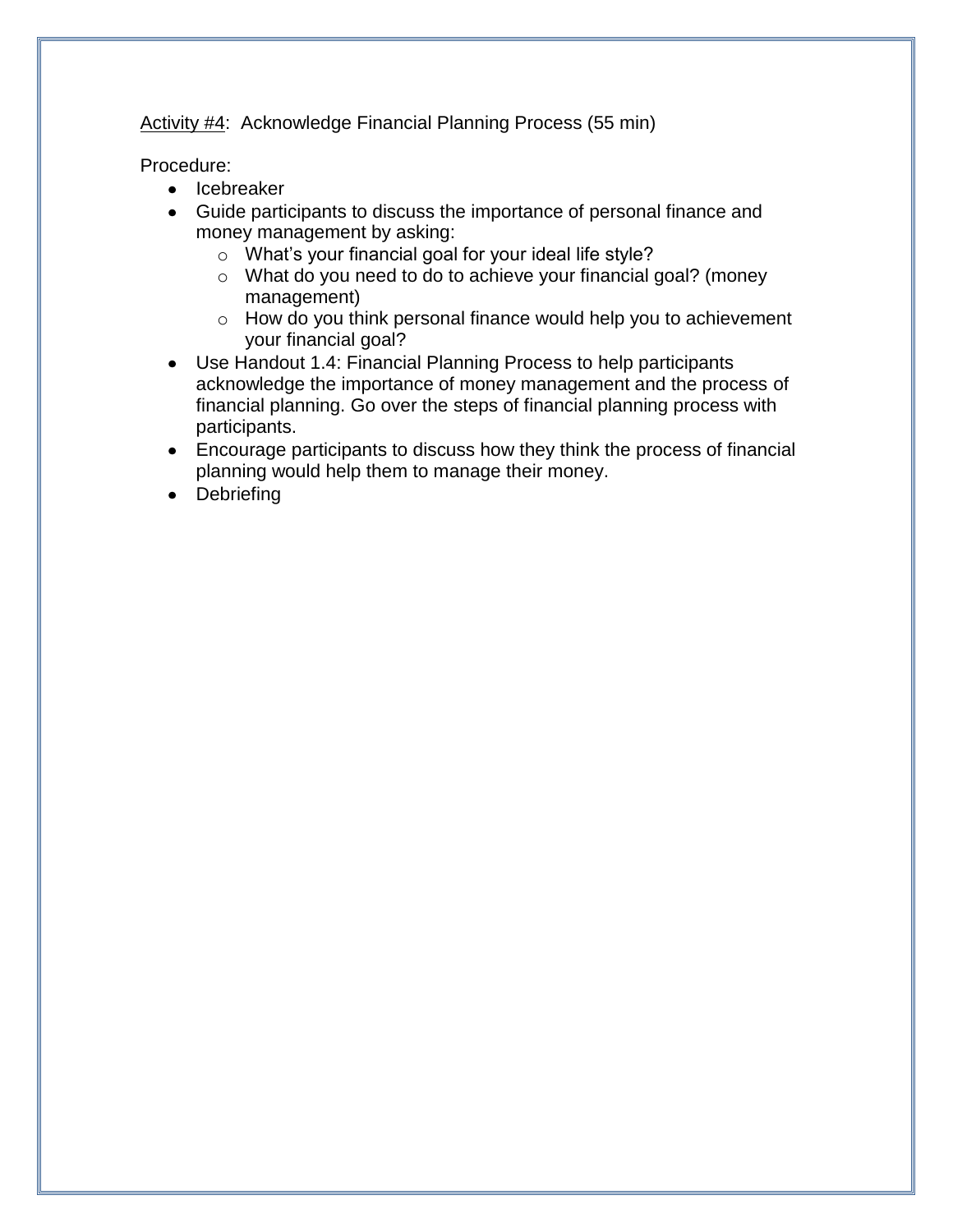Handout 1.1

## **PERSONAL FINANCE<sup>1</sup>**

If the phrase personal finance makes you think of long and serious (and oftentimes boring) discussions about stocks, bonds, annuities, and interest rates, well, your impression is partially correct — all those subjects do have their place in the vast world of money and finance. In most ways, however, the emphasis in personal finance is on the first word, personal, which means it's all about what you do with your money.

Exactly what is personal finance?

Simply put, personal finance is every aspect of your life that deals with money — everything from buying a ticket to the movies, to finding an affordable apartment, to leasing that new Beetle you've had your eye on, to putting money into a retirement plan. Your personal finances affect your relationships, your lifestyle, and very possibly, your perception of yourself.

Personal finance includes every aspect of your life that deals with money. The emphasis of the phrase is definitely on the word "personal."

Personal finance is planning and implementing financial goals. It's putting away some money each week for that Jeep you've been looking a. It's whether you shop at Sam's Club or the gourmet specialty shop, and it's whether your vacation is one week or two. How well you accomplish your personal financial determines whether you buy a house or keep renting the condo, and eventually it will influence where your kids will go to school and the quality of your retirement.

 $\overline{a}$ 

<sup>1</sup> From: The Complete Idiot's Guide to Personal Finance in Your 20s & 30s.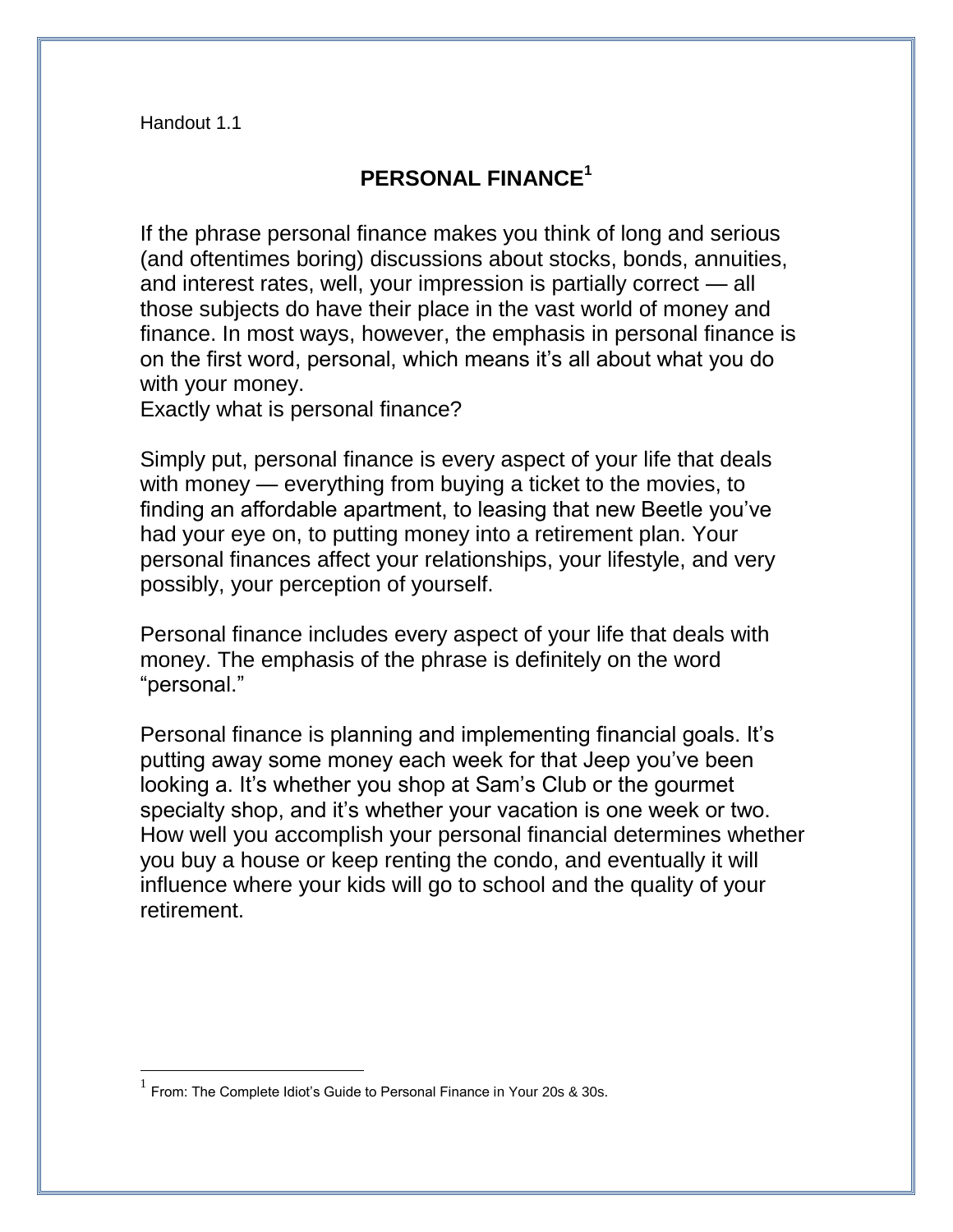Handout 1.2

## **WHAT IS IMPORTANT TO YOU?**

People set goals based on their values. You need to think about what things are important to you and your family. The values you identify will help you to determine the direction you take with your finances. The following list identifies some things that are important to people. Pick out the things that are most important to you and your family and place a \_1\_ beside them. Place a \_2\_ by the things that are sort of important. Place a 3 beside the things that aren't very important.

- \_\_\_\_\_religion
- education
- \_\_\_\_\_food recreation
- \_\_\_\_\_insurance
- \_\_\_\_\_friends
- **\_\_\_\_\_\_prestige family vacation**
- **\_\_\_\_\_\_making lots of money**
- **\_\_\_\_\_\_\_\_starting a new business**
- \_\_\_\_\_family activities
- **\_\_\_\_\_paying off debts**
- \_\_\_\_\_health
- \_\_\_\_\_culture (theater, movies, dance recitals)
- \_\_\_\_\_household furnishings
- **\_\_\_\_\_personal appearance (clothes, shoes, hair)**
- \_\_\_\_\_job success
- \_\_\_\_\_entertainment
- \_\_\_\_\_new home or condominium
- \_\_\_\_\_transportation (car, boat, fishing equip., truck)
- other:

Now compare your list with your checkbook or spending receipts. Are you spending money on things that are really important to you and your family?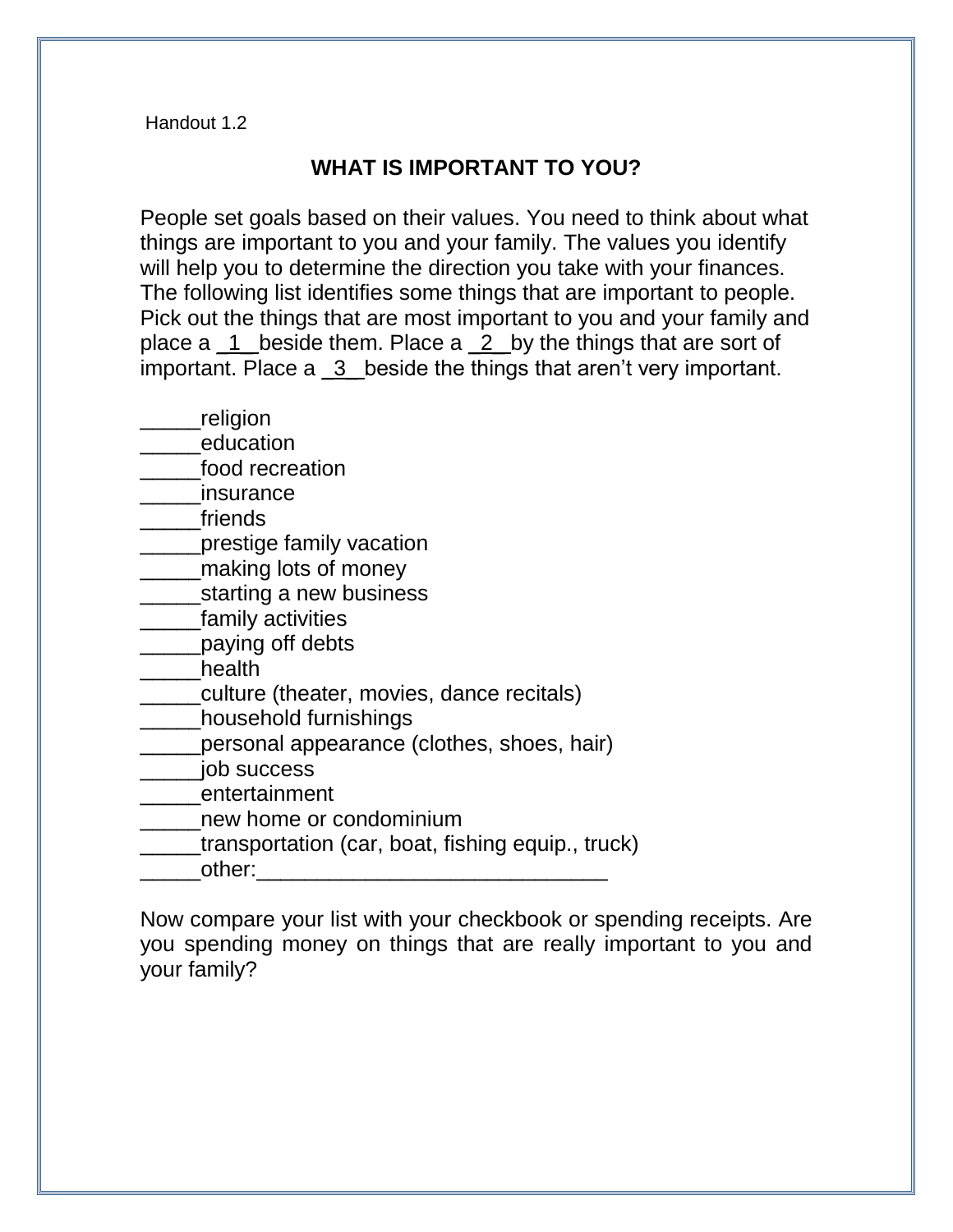### Handout 1.3A

## **WHAT IS YOUR IDEAL LIFT STYLE?**

|                             | What do you like for ? | How much you need to pay?<br>(Every day? Every week?<br>Every month? Every year?) |
|-----------------------------|------------------------|-----------------------------------------------------------------------------------|
| Food                        |                        |                                                                                   |
| <b>Clothes</b>              |                        |                                                                                   |
| <b>Housing</b>              |                        |                                                                                   |
| <b>Transportation (Car)</b> |                        |                                                                                   |
| <b>Education</b>            |                        |                                                                                   |
| <b>Marriage</b>             |                        |                                                                                   |
| <b>Children</b>             |                        |                                                                                   |
| <b>Retirement Life</b>      |                        |                                                                                   |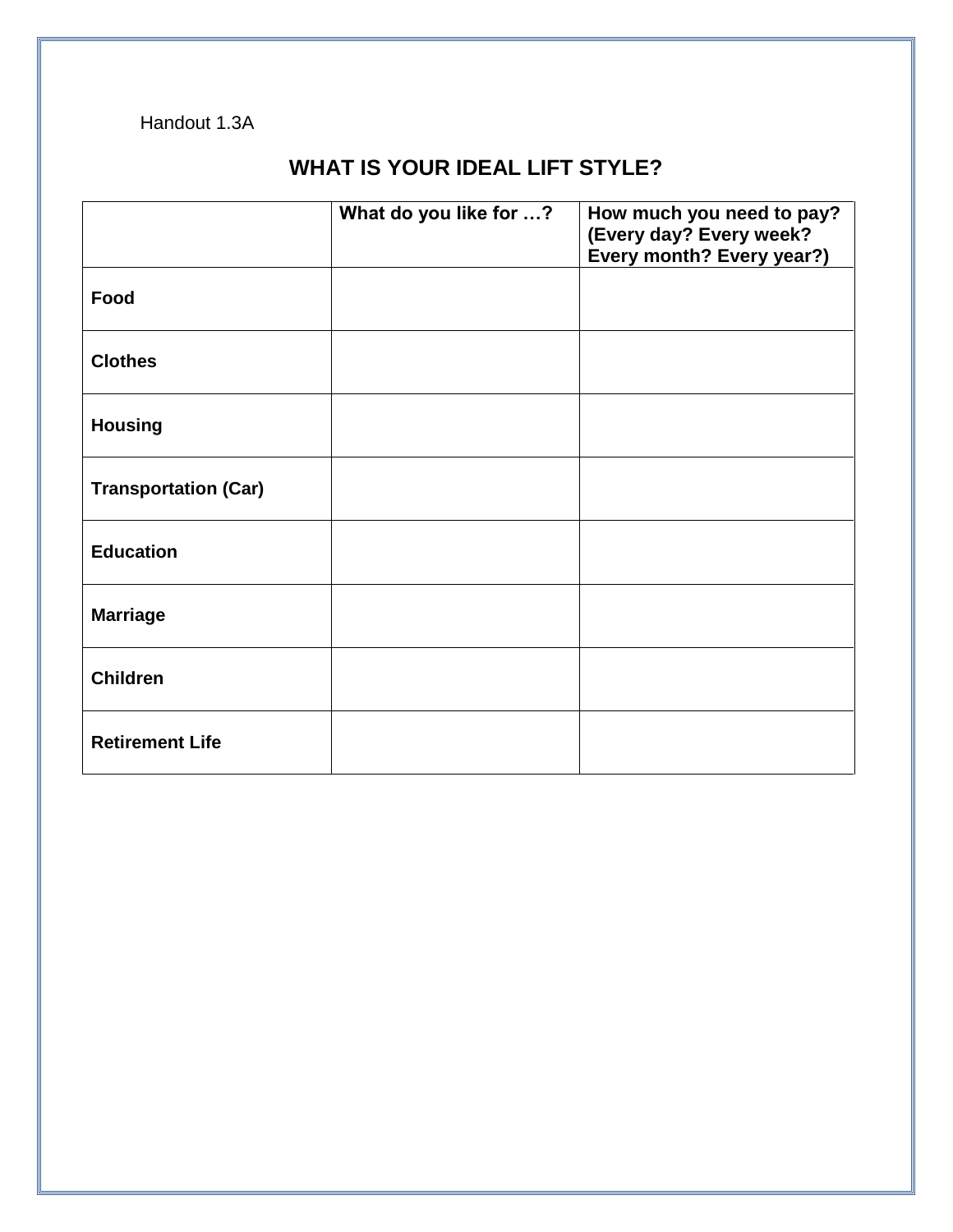Handout 1.3B

# **WHAT WOULD THE FUTURE LOOK LIKE?**

| What will the future look like? |                         |                            |  |
|---------------------------------|-------------------------|----------------------------|--|
| By the time I am 18, I will be  | To get there I need to: | The money I need would be: |  |
| By the time I am 21, I will be  | To get there I need to: | The money I need would be: |  |
| By the time I am 30, I will be  | To get there I need to: | The money I need would be: |  |
| By the time I am 40, I will be  | To get there I need to: | The money I need would be: |  |
| By the time I am 50, I will be  | To get there I need to: | The money I need would be: |  |
| By the time I am 60, I will be  | To get there I need to: | The money I need would be: |  |
| By the time I am 70, I will be  | To get there I need to: | The money I need would be: |  |